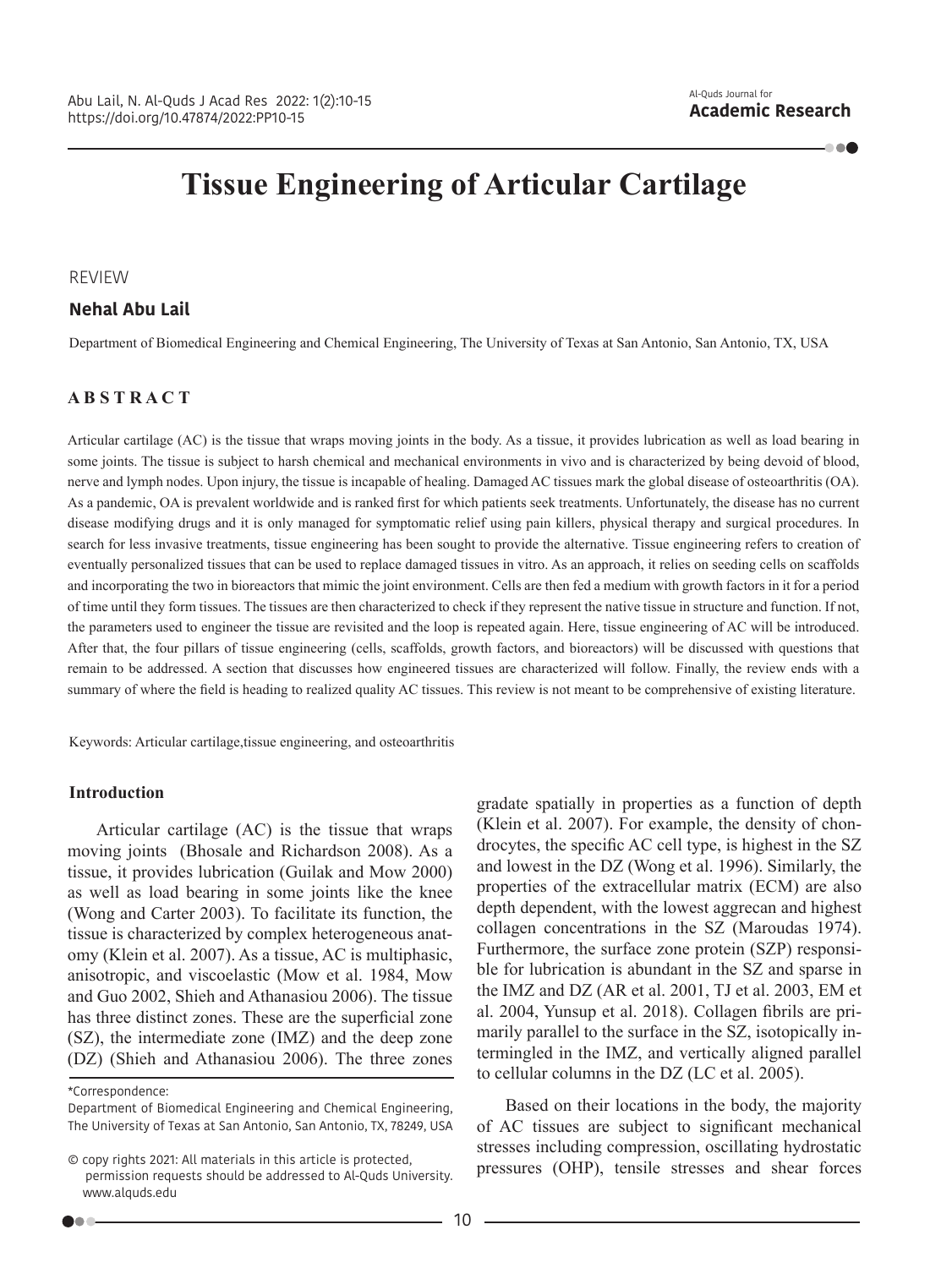(Bachrach et al. 1998, Guilak and Mow 2000, Abusharkh et al. 2021, Abusharkh et al. 2022). Furthermore, AC tissues are subject to chemical stresses including hypoxia (Lafont 2010). Compared to other body tissues, AC has least cell density (Wong and Carter 2003). The tissue gains its white color from deprivation of blood (Amr et al. 2020; Mallah et al. 2021). Finally, the tissue is devoid of nerves and lymph nodes (Fox et al. 2009).

When injured, the tissue can't repair itself (Fox et al. 2009) resulting in osteoarthritis (OA). OA is the most common joint disease and is characterized by pain, inflammation, swelling of the joint, bone remodeling and sclerosis, cartilage breakdown, ligament dysfunction, synovial hypertrophy, muscle atrophy and disability (Cui et al. 2020). The probability of developing OA increases with systemic factors such as age, race, genetics and local factors such as obesity, sex and injury (Zhang and Jordan 2010). OA is a global pandemic with approximately 654.1 million individuals living with knee OA in 2020 worldwide (Cui et al. 2020; Jacobs 2021). OA imposes a huge socioeconomical burden on the society costing more than \$185.5 billion annually in the U.S. (Bhosale 2008). There currently exists no therapies for OA. The disease is largely managed using uptake of oral non-steroidal anti-inflammatory drugs (NSAIDs) to kill the pain, anti-inflammatory or hyaluronic acid injections, topical medications, physical therapy, weight loss, use of structural support devices or braces, use of comparative alternative medicinal drugs or nutraceuticals and eventually, a total knee replacement (TKR) surgery is needed (Chen et al. 2017; Amr et al. 2020; Mallah et al. 2021). A TKR takes place every minute in the US (Shmerling 2018).

The lack of disease modifying drugs for OA calls for alternatives. Regenerative medicine approaches can provide a platform through which personalized AC tissues can be engineered. Tissue engineering refers to forming mimetic tissues to these present *in vivo* in structure, properties and function. That is achieved through enabling cells to proliferate and grow on a scaffold with the use of growth factors in a bioreactor that mimics the *in vivo* environment of the tissue to be replaced. When AC tissue's formation is concerned, many complex parameters come into play. To address them briefly, in the text below, these factors are divided into cells, scaffolds, growth factors, bioreactors, and characterizing resulting tissues.

## *Cells*

When cells are concerned, one would want them to be easily obtained in high yields, possess hyaline cartilage phenotype or can commit to it, do not elicit immune responses, and do not dedifferentiate *in vitro.* When the criteria above are considered, autologous chondrocytes native to the AC of the patient represents the most desired cell type to use (Hubka et al. 2014). However, isolating chondrocytes from a healthy joint in the body results in a local site morbidity. In comparison, chondrocytes isolated from a diseased joint are often stressed and tend to dedifferentiate *in vitro*; resulting in fibrillated cartilage growth that is mechanically inferior to AC (Dehne et al. 2009). Other sources of cells including adipose derived stem cells (ADSCs) (Hamid et al. 2018), bone -marrow mesenchymal stem cells (BMSCs)(Hubka et al. 2014), or induced pluripotent stem cells (iPSCs) (Diederichs et al. 2019) provide alternative options. When compared, ADSCs can be obtained in higher yields than BMSCs while the latter differentiate into chondrocytes at a better rate (Hamid et al. 2018, Khurshid et al. 2018). The use of iPSCs comes with ethical concerns to be addressed. Irrespective of the type of stem cell to be used, the use of specific growth factors to induce chondrogenic differentiation such as transforming growth factor beta (TGF-β) is needed (Bian et al. 2011; Nazempour et al. 2016). However, TGF-β is also a common inducing factor of osteogenesis; making it extremely hard to control the fate of stem cells (Chen et al. 2012). Finally, co-cultures of chondrocytes and stem cells have also been proposed with the idea that chondrocytes assess stem cells in committing a chondrogenic lineage while stem cells help chondrocytes in proliferating (Acharya et al. 2012; Abusharkh et al. 2021). The ratio at which both cell types are to be mixed at is yet to be determined.

# *Scaffolds*

Equally important to the choice of cells is the choice and design of a scaffold to which cells grow on. Scaffolds should be biocompatible such as they do not elicit foreign immune responses, biodegradable/bioresorbable to be replaced by ECM formed upon implantation, porous to allow for diffusion of nutrients, mechanically sound to support cellular proliferation and differentiation to produce ECM, have appropriate chemistry to enable cell adhesion and growth, and not cytotoxic (Bertrand and Hellmich 2009; Amr et al. 2021). Scaffolds used in AC tissue engineering can be divided into natural and synthetic scaffolds. Natural scaffolds include decellularized ECM, collagen, fibrin, agarose, gelatin, hyaluronan, and silk fibers (Awad et al. 2004). Synthetic scaffolds includes Poly(glycolic acid), Poly(lactic acid), Poly(ethylene glycol), Poly(vinyl alcohol), and copolymers (Bosworth and Downes 2010; Luczynski et al. 2013). When compared to natu-

 $\bullet\bullet\bullet$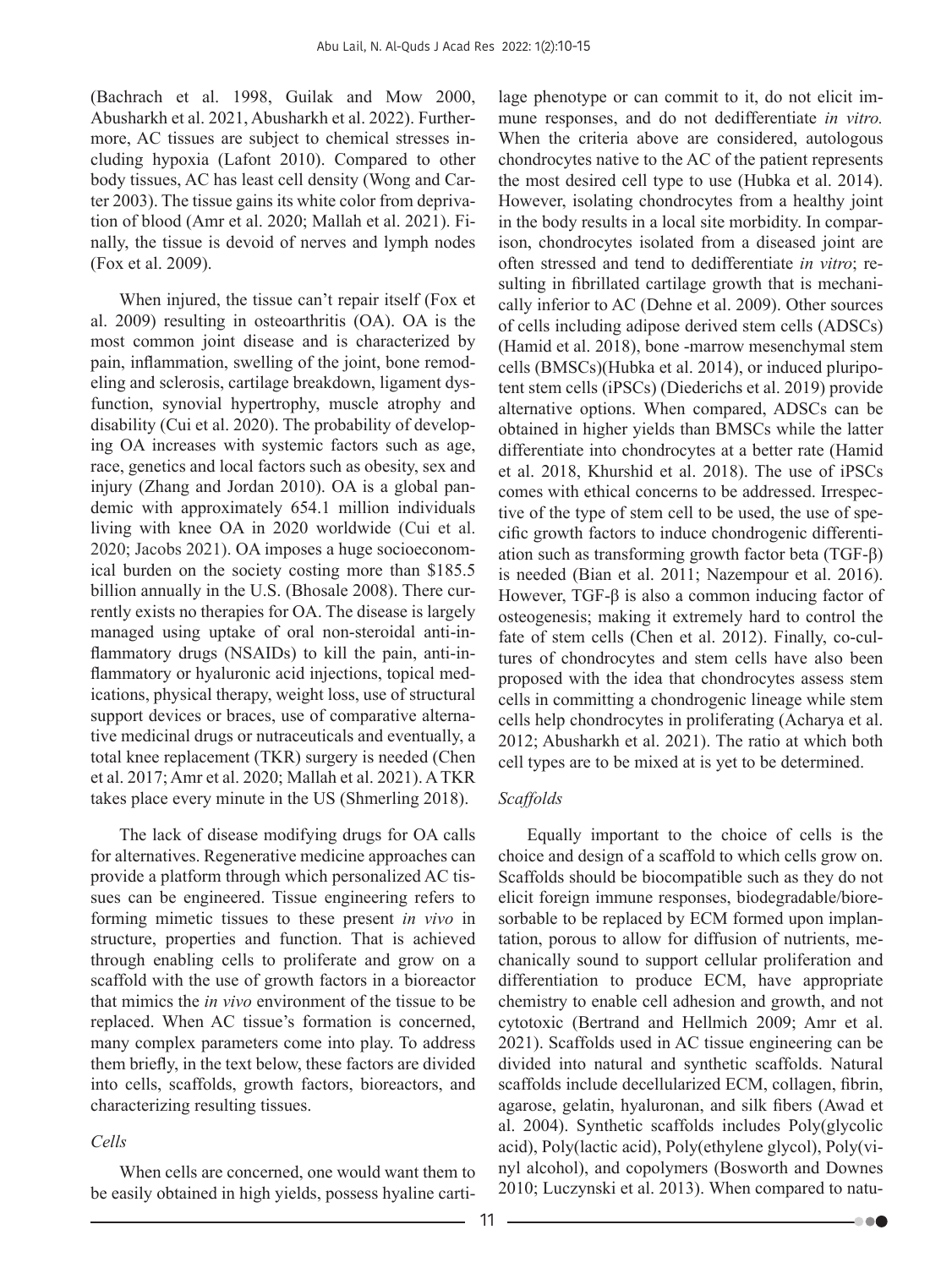ral scaffolds, synthetic scaffolds offer reproducibility and controllable superior mechanical properties, but usually lack cell-specific bioactivities such as cell adhesion, migration and biodegradation. Natural polymers on the other hand provide better cell adhesion and degradation but usually lack sound mechanical properties and processability (Mouw et al. 2005). Irrespective of the material of scaffold to be used, the scaffold properties need to be tailored to enable the engineering of AC tissues that are multilayered (Woodfield et al. 2002). With that in mind, many studies attempted to vary the mechanical and chemical proporties of scaffolds to enable the growth of AC tissues that are zonal (Steele et al. 2014; Amr et al. 2022). Recent emphasis devoted to the potential of using emerging three-dimensional printing technologies to fabricate heterogeneous cell-laden scaffolds which are capable of supporting cellular growth to yield mimicking AC tissues (Amr et al. 2021). Despite efforts, a complex, multizonal, heterogenous, and multiphasic AC tissue does not exist. All existing engineered AC tissues available in the market lack to the ability recapitulate the complex structure and mechanical function of native AC and as such provide limited clinical benefits.

#### *Growth Factors*

00 C

Next, key to success in any tissue's formation is the choice of appropriate growth factors, nutrients and supplements (Ren et al. 2020). This is especially important when stem cells are to be guided to commit a chondrogenic lineage (Danisovic et al. 2012). Growth factors are molecules critical for different processes taking place during tissue formation, repair and regeneration (Ren et al. 2020). The supplementation of growth factors to enable cellular growth is an art that is not well investigated in the literature. Most studies utilize a cocktail of desired growth factors and supplement cells with it on a frequently basis. While this is the norm practice, many questions critical to utilizing growth factors in optimized fashion are yet to be addressed. Example questions include: 1) should different growth factors be supplemented at different time points during culture?; 2) should different phenotypes of cells be complemented with different growth factors?; 3) should growth factors be augmented additively or sequentially to culture?; 4) What concentrations of growth factors should be used?; 5) should the concentration of growth factors be changed as a function of time of culture?; and 6) Do growth factors work synergistically or not? In summary, determining the frequency, duration, concentration and temporal times at which cells are to be fed by given growth factors are vital to obtaining desired outcomes for AC tissue engineering

and largely unexplored.

Example commonly used growth factors in AC tissue engineering include TGF-β1, Bone morphogenetic proteins (BMP), insulin-like growth factor (IGF-1, FGF-2), non-essential amino acids, L-Proline, dexamethasone, ascorbate, and sodium pyruvate (Trippel 1995; Nazempour et al. 2016). In addition to common growth factors, 45% of OA patients utilize off-shelf medications in hopes for pain relief (Amr et al. 2020, Mallah et al. 2021; Abusharkh et al. 2022). These come in the form of nutraceuticals which are food-derived additives that have a pharmaceutical value. The Orthopaedic Research Society (ORS) recommends patients to try a nutraceutical for two months and if felt benefits, use should be continued and vice versa if no benefits were attained. Available nutraceuticals for uptake by OA patients are not US Food and Drug Administration (FDA) approved. Validating the efficacy of nutraceuticals in reducing inflammation associated with OA and promoting chondrogenesis is the responsibility of the scientific community.

#### *Bioreactors*

To successfully engineer an AC tissue, the cells and the scaffolds have to be housed in an environment that simulates that present *in vivo*. This is often done in a bioreactor. Bioreactors should enable controlled environments, be scalable and allow for high throughput experiments or screening for drugs to be carried out (Fu et al. 2021). For example, to engineer an AC tissue capable of replacing a damaged AC tissue of the knee, a bioreactor that operates at 37 °C, 5%  $CO_2$ , 2%  $O_2$  to represent hypoxia as well as capable of exposing cells to loads of oscillating compression, shear, and hydrostatic pressure often experienced in the knee will be ultimate. Designing a bioreactor that is able to capture the native environment of a joint for the variable OA phenotypes is an extreme challenge as each individual will experience different loads and environments from others. The ultimate goal will be to customize the design of bioreactors to suit personalized needs.

Bioreactors used in engineering AC tissues are divided into static and dynamic categories based on whether they enable mechanical stimuli to be introduced into the reactor or not (Martin et al. 2004). While several types of dynamic bioreactors have been developed for use in AC tissue engineering including spinner flasks, rotating wall vessels, perfusion, magnetic reactors, compression and stretching, membrane, and ultrasonic bioreactors (Cicek 2003, Nazempour et al. 2016; Nazempour et al. 2017; Abusharkh et al. 2021;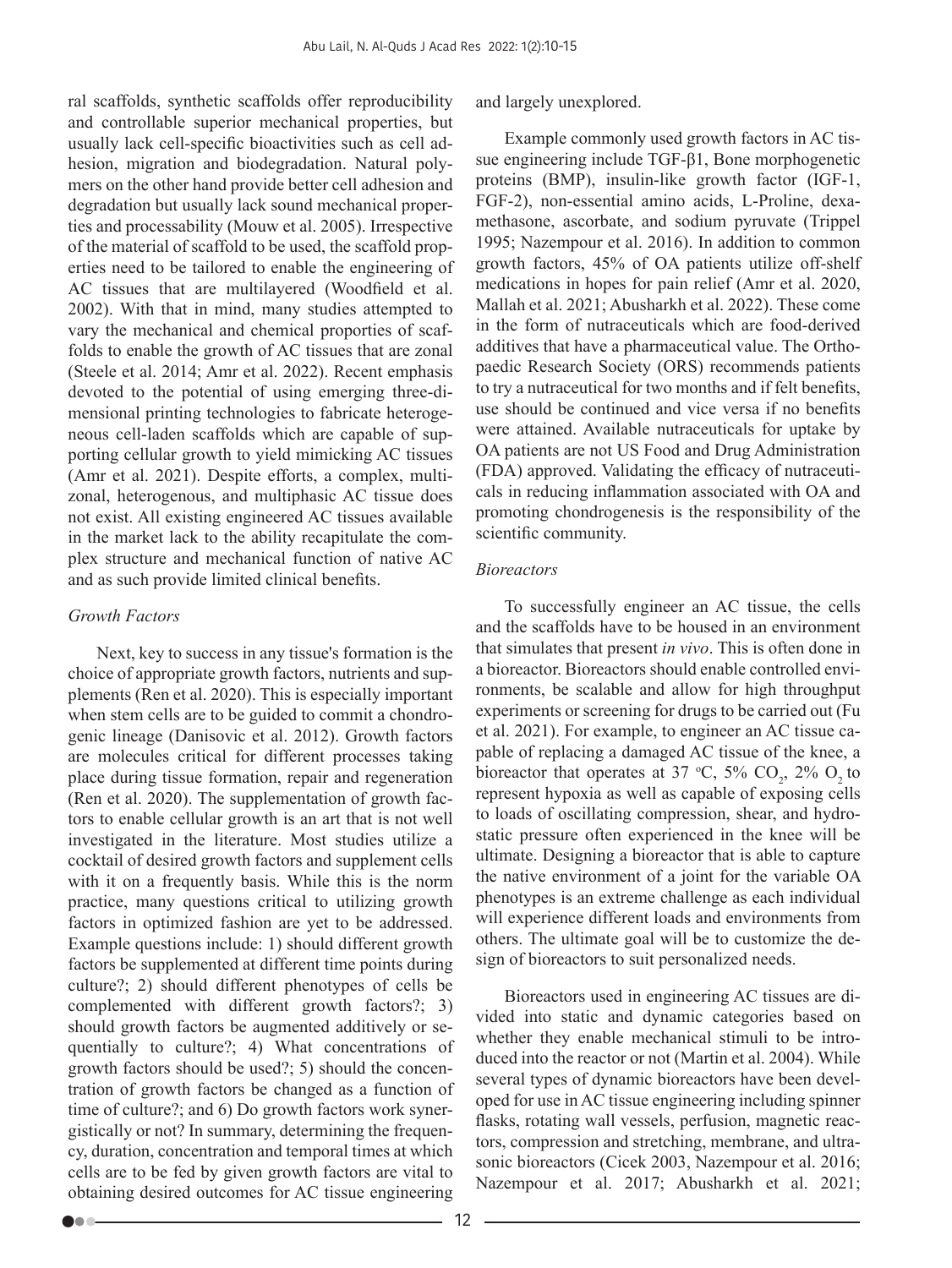Abusharkh et al. 2022), none of the bioreactors that exist in the market allow for the native AC environment to be fully captured.

# *Characterization of Resulting AC Engineered Tissue*

Once a tissue has been engineered, it is critical to assess how does it mimic the native tissue in structure, propoerties and function and is it suitable for *in vivo*  implantation (Cohen et al. 1998; Bhosale and Richardson 2008). The structure of the AC is complex as described earlier. A successful engineered tissue should capture its zonal complexity to enable appropriate desired functions. The main two functions of AC are to provide lubrication as joints move and to withstand load in certain joints such as the knee (Becerra et al. 2010). To check if the engineered AC tissue mimics a native AC in structure, histological staining for cell distribution, the key markers of AC (glycosaminoglycans (GAGs) and collagen formation, density and distributions) are carried out using an array of microscopic investigations (confocal microscopy, fluorescence microscopy, and scanning electron microscopy, atomic force microscopy (AFM))(Amr et al. 2022). Immunohistochemistry is also used to track the expression of key markers desired in AC such as collagen II (Amr et al. 2022). AFM's, nanoindentation and other tribological techniques are also frequently used to check the lubrication capacity and the mechanical integrity of the AC tissue (Iscru et al. 2008; Lee et al. 2010; Sakai et al. 2012; Amr et al. 2022). Success in engineering the tissue is marked by mimicking the lubrication and zonal properties of the native healthy tissues. Furthermore, engineered tissues are characterized for the kinetics of degradation. Ideally, the degradation of the tissue should match the rate of tissue's formation and integration *in vivo* (Akhtar et al. 2017). Furthermore, quantitative real time polymerase chain reaction (PCR) is commonly used to assess the expression of key markers (desired or to be avoided) upon tissue's growth. Commonly, PCR is used to assess the expression of genes responsible for coding for aggrecan, collagen II, lubricin, SRY-Box Transcription Factor 9 (SOX9), and assess markers responsible for inflammation, differentiation of stem cells into other lineages such as osteocytes and adipocytes (Amr et al. 2020; Mallah et al. 2021). Finally, experiments using animal models that aim at assessing the ability of an engineered tissue to be integrated within the injured AC *in vivo* are needed (Olivos-Meza et al. 2017).

# *The Outlook of Articular Cartilage Tissue Engineering*

In summary, while tissue engineering approaches of AC are promising, realizing a functional AC tissue *in vitro* that is mimetic of the native AC tissues in structure, function and properties is yet to be apprehended. This is largely influenced by the complex interplay between all the parameters that are to be optimized to engineer such tissue. Scientists and researchers have a way to go to address key questions that range all the way from what types of cells to be used to how to design appropriate scaffolds that match the anatomy of the AC tissue. Bioreactors that mimic *in vivo* conditions and allow for high throughput and scaled up production of tissues are yet to be designed. Animal models that represent the human tissues closely are largely lacking. Small animals lack sufficient tissues to be explored and large animals are costly prohibitive. Efforts have to be merged in order for the scientific community to move forward and bring us closer to mimetic AC tissue of native AC. This is much needed to offer mobility and life quality to approximately one third of the World's population above the age of 40 who are suffering or will suffer from OA.

# *Glossary of Acronyms Used in the Review*

Adipose derived stem cells (ADSCs) Articular cartilage (AC) Atomic force microscopy (AFM) Bone-marrow mesenchymal stem cells (BMSCs) Bone morphogenetic proteins (BMP) Deep zone (DZ) Extracellular matrix (ECM) Glycosaminoglycans (GAGs) Induced pluripotent stem cells (iPSCs) Insulin-like growth factor (IGF) Intermediate zone (IMZ) Non-steroidal anti-inflammatory drugs (NSAIDs) Oscillating hydrostatic pressures (OHP) Orthopaedic Research Society (ORS) Osteoarthritis (OA) Polymerase chain reaction (PCR) SRY-Box Transcription Factor 9 (SOX9) Superficial zone (SZ) Surface zone protein (SZP) Total knee replacement (TKR) Transforming growth factor beta (TGF-β) US Food and Drug Administration (US-FDA)

-00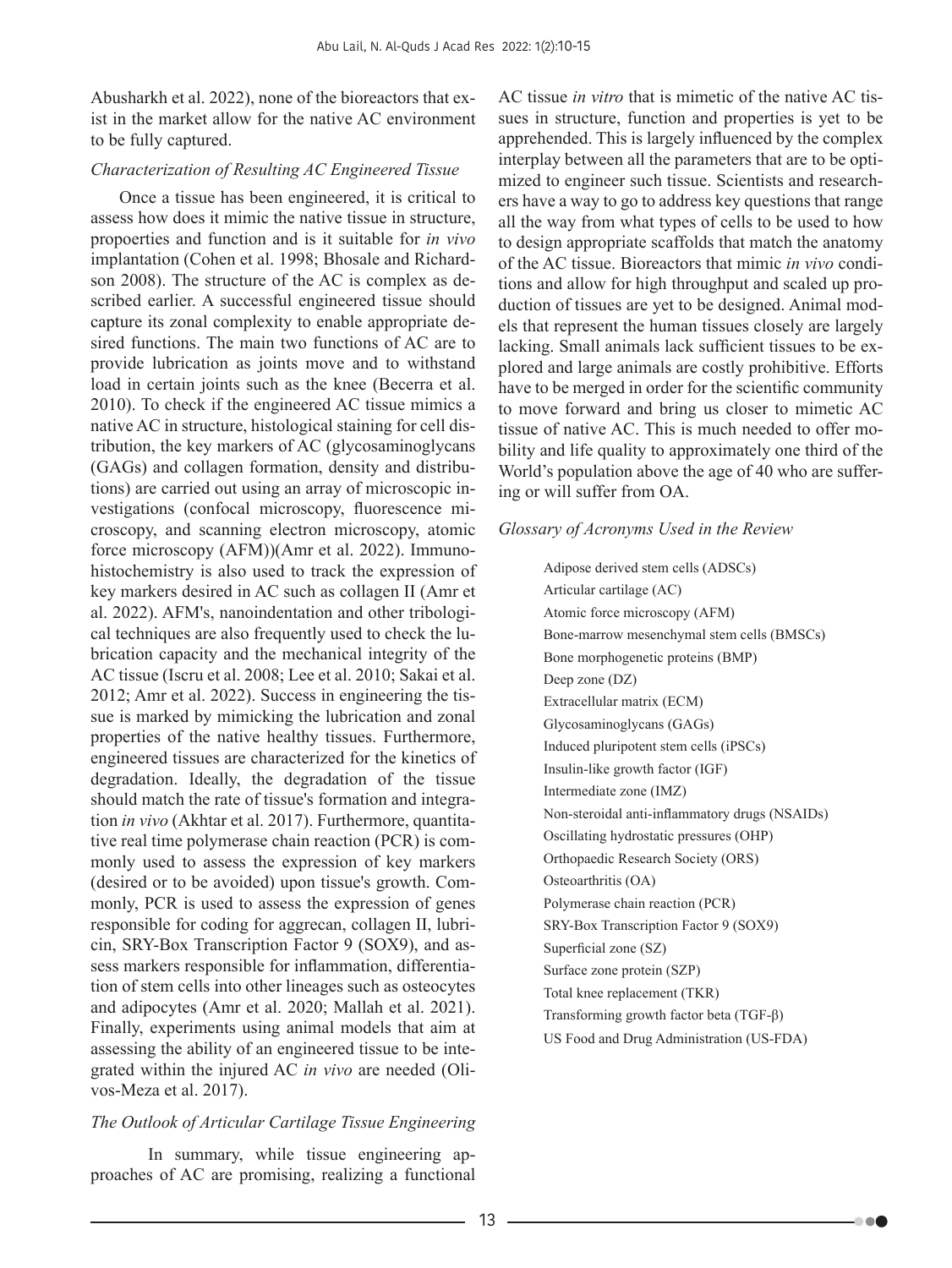#### **References**

Disease-Modifying Drugs No Help for OA Pain Arthritis Foundation. (2022)

Abusharkh, H., A. Mallah, M. Amr, J. Mendenhall, A. Gozen, E. Tingstad, N. Abu-Lail, and B. Van Wie. 2021. Enhanced matrix production by cocultivated human stem cells and chondrocytes under concurrent mechanical strain. *In Vitro* Cellular & Developmental Biology Animal. 57:631-640

Abusharkh, H. A., O. M. Reynolds, J. Mendenhall, A. Gozen, E. Tingstad, V. Idone, N. Abu-Lail, and B. Van Wie. 2022. Combining stretching and gallic acid to decrease inflammation indices and promote extracellular matrix production in osteoarthritic human articular chondrocytes. Experimental Cell Research. 408 :112841

Acharya, C., Adesida A, Zajac P, Mumme M, Riesle J, Martin I, and B. A. 2012. Enhanced chondrocyte proliferation and mesenchymal stromal cells chondrogenesis in coculture pellets mediate improved cartilage formation. Journal of Cellular Physiol ogy. 227: 88-97.

Akhtar, N., N. M. Khan, O. S. Ashruf, and T. M. Haqqi. 2017. Inhibition of cartilage degradation and suppression of PGE2 and MMPs expression by pomegranate fruit extract in a model of posttraumatic osteoarthritis. Nutrition 33: 1-13.

Amr, M., A. Mallah, S. Yasmeen, B. Van Wie, A. Gozen, J. Mendenhall, and N. Abu-Lail. 2022. From chondrocytes to chondrons, maintenance of phenotype and matrices production in a composite 3D hydrogel scaffold. Gels 8: 90.

Amr, M., A. Mallah, H. Abusharkh, B. Van Wie, A. Gozen, J. Mendenhall, V. Idone, R. Tingstad, and N. I. Abu-Lail. 2020. The effects of nutraceutical-treatment on human osteoarthritic chondrocytes of females of different age and weight groups *in vitro.* . Journal of Nutritional Science

Amr, M., I. Dykes, M. Counts, J. Kernan, M. Mallah, J. Mendenhall, B. Van Wie, N. I. Abu-Lail, and A. Gozen. 2021. 3D Printed, mechanically tunable, composite sodium alginate, gelatin and gum Arabic (SA-GEL-GA) scaffolds. Bioprinting 22: e00133.

Poole, R., T. Kojima, T. Yasuda, F. Mwale, M. Kobayashi, and S. Laverty. 2001. Composition and Structure of Articular Cartilage: A Template for Tissue Repair. Clinical Orthopaedics and Related Research. 391:S26-33.

Awad, H. A., M. Q. Wickham, H. A. Leddy, J. M. Gimble, and F. Guilak. 2004. Chondrogenic differentiation of adipose-derived adult stem cells in agarose, alginate, and gelatin scaffolds. Biomaterials 25: 3211-3222.

Bachrach, N. M., V. C. Mow, and F. Guilak. 1998. Incompressibility of the solid matrix of articular cartilage under high hydrostatic pressures. Journal of Biomechanics 31 31: 445-451.

Becerra, J., J. A. Andrades, E. Guerado, P. Zamora-Navas, J. M. López-Puertas, and A. H. Reddi. 2010. Articular cartilage: Structure and regeneration. Tissue Engineering - Part B: Reviews 16: 617-627.

Bertrand, E., and C. Hellmich. 2009. Multiscale elasticity of tissue engineering scaffolds with tissue-engineered bone: A continuum micromechanics approach. Journal of Engineering Mechanics 135: 395-412.

Bhosale, A. M., and J. B. Richardson. 2008. Articular cartilage: structure, injuries and review of management. Br Med Bull 87: 77-95.

Bian, L., D. Y. Zhai, E. Tous, R. Rai, R. L. Mauck, and J. A. Burdick. 2011. Enhanced MSC chondrogenesis following delivery of TGF-β3 from alginate microspheres within hyaluronic acid hydrogels in vitro and *in vivo*. Biomaterials 32: 6425-6434.

Bosworth, L. A., and S. Downes. 2010. Physicochemical characterisation of degrading polycaprolactone scaffolds. Polymer Degradation and Stability 95: 2269e2276.

Chen, D., J. Shen, W. Zhao, T. Wang, L. Han, J. L. Hamilton, and H.-J. Lm. 2017. Osteoarthritis: toward a comprehensive understanding of pathological mechanism. Bone Research. 5: 16044.

Chen, G., C. Deng, and Y.-P. Li. 2012. TGF-β and BMP signaling in osteoblast differentiation and bone formation. International Journal of Biological Sciences. 8: 272-288.

Cicek, N. 2003. A review of membrane bioreactors and their potential application in the treatment of agricultural wastewater. Canadian Biosystems Engineering 45: 6.37-36.49.

Cohen, N. P., R. J. Foster, and V. C. Mow. 1998. Composition and dynamics of articular cartilage: Structure, function and maintaing healthy state. JOSPT 28: 203-2015.

Cui, A., H. Li, D. Wang, J. Zhong, Y. Chen, and H. Lu. 2020. Global, regional prevalence, incidence and risk factors of knee osteoarthritis in population-based studies. E Clinical Medicine 29: 100587.

Danisovic, L., I. Varga, and S. Polák. 2012. Growth factors and chondrogenic differentiation of mesenchymal stem cells. Tissue and Cell 44: 69-73.

Dehne, T., C. Karlsson, J. Ringe, M. Sittinger, and A. Lindahl. 2009. Chondrogenic differentiation potential of osteoarthritic chondrocytes and their possible use in matrix-associated autologous chondrocyte transplantation. Arthritis Research and Therapy 11: R133.

Diederichs, S., F. A. M. Klampfleuthner, B. Moradi, and W. Richter. 2019. Chondral differentiation of induced pluripotent stem cells without progression into the endochondral pathway. Frontiers in Cell and Developmental Biology. 1:270

EM, D., H. JC, and A. KA. 2004. Zonal and Topographical Differences in Articular Cartilage Gene Expression. Journal of Orthopaedic Research 22: 1182-1187.

Fox, A. J. S., A. Bedi, and S. A. Rodeo. 2009. The Basic Science of Articular Cartilage: Structure, Composition, and Function. Sports Health 1: 461-468.

Fu, L., P. Li, H. Li, C. Gao, Z. Yang, T. Zhao, W. Chen, Z. Liao, Y. Peng, F. Cao, X. Sui, and S. Liu. 2021. The application of bioreactors for cartilage tissue engineering: advances, limitations, and future perspectives. Stem Cells International. 2021

Guilak, F., and V. C. Mow. 2000. The mechanical environment of the chondrocyte: A biphasic element model of cell-matrix interactions in articular cartilage. Journal of Biomechanics 33:1663-1673.

Hamid, A. A., S. V. Jeyabalan, A. Omar, N. Z. H. M. Yasin, W. T. Lin, L. L. Ling, N. A. A. Ghani, A. K. W. Hamizan, and C. K. Hui. 2018. Chondrogenesis of adipose-derived stem cells with chondrocytes in low serum towards clinical application. Sains Malaysiana 47: 2369-2379.

Hubka, K. M., R. L. Dahlin, V. V. Meretoja, F. K. Kasper, and A. G. Mikos. 2014. Enhancing chondrogenic phenotype for cartilage tissue engineering: monoculture and coculture of articular chondrocytes and mesenchymal stem cells. Tissue Engineering Part B